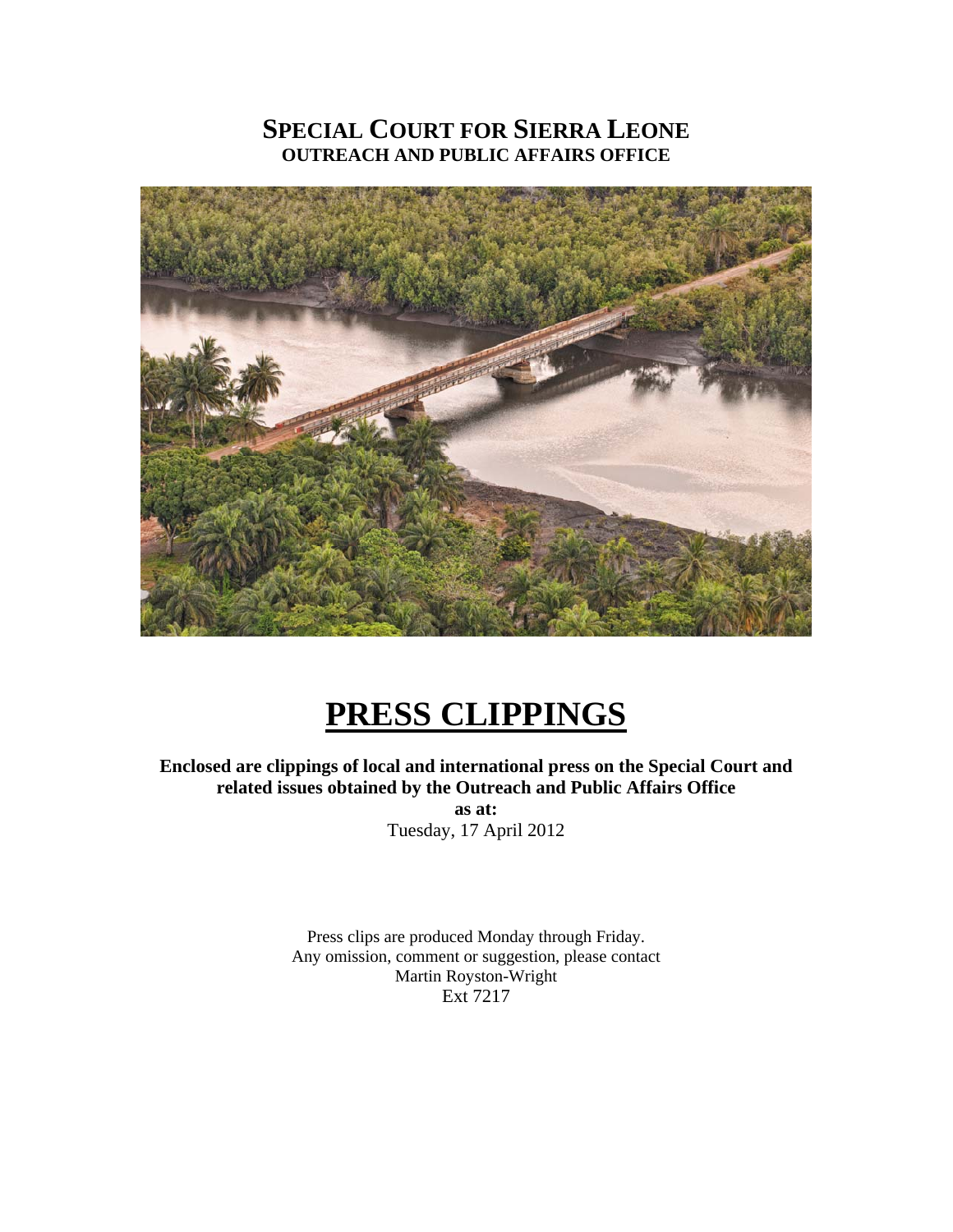| <b>International News</b>                                                        |           |
|----------------------------------------------------------------------------------|-----------|
| On the Case of Prosecutor V. Charles Ghankay Taylor/ AllAfrica.Com               | Pages 3-7 |
| Special Court for Sierra Leone: Charles Taylor Judgment Set / Human Rights Watch | Page 8    |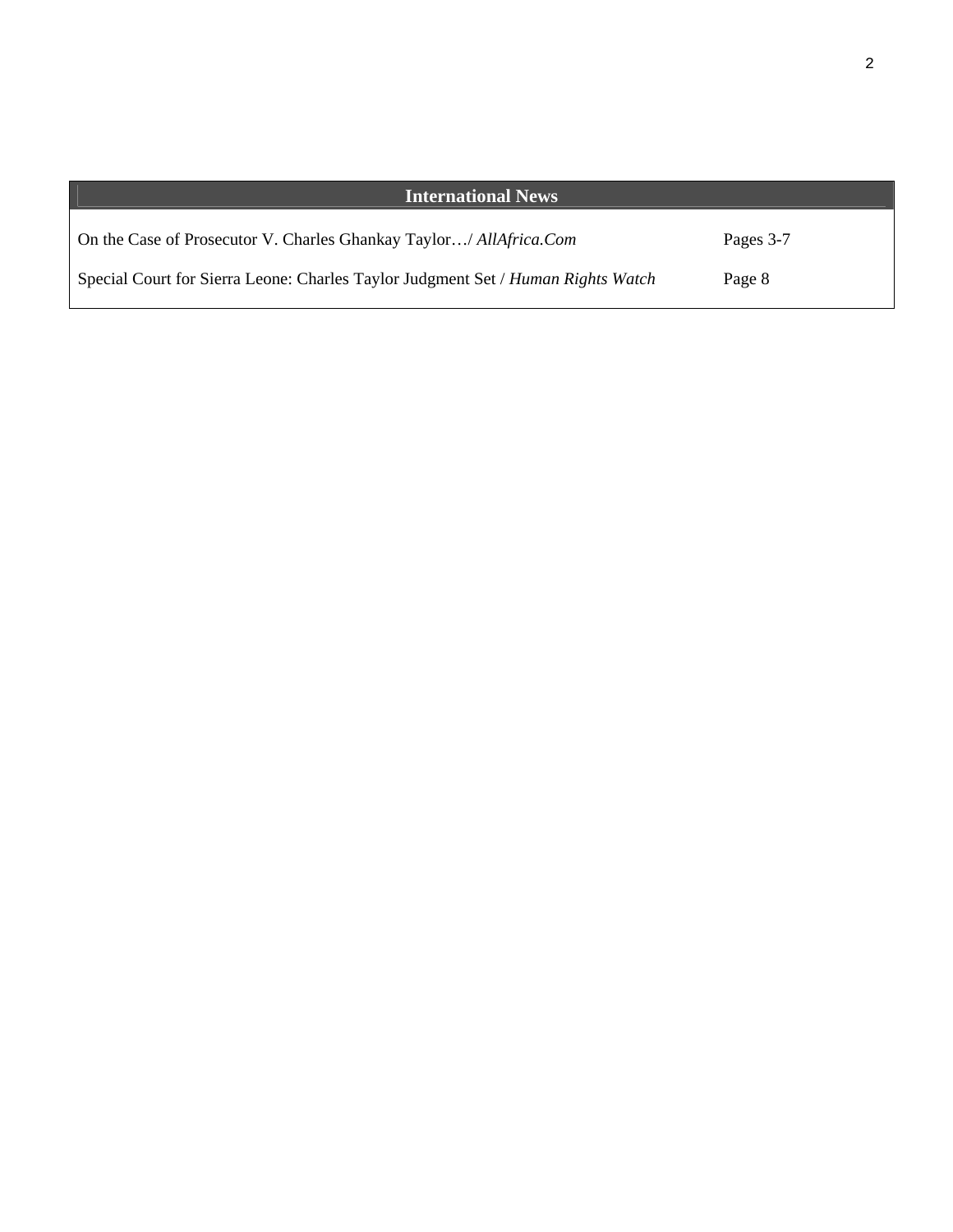# **Liberia: Charles Taylor - On the Case of Prosecutor V. Charles Ghankay Taylor At the Special Court for Sierra Leone**

Charles Taylor is arrested and brought to Sierra Leone to face charges of war crimes and crimes against humanity.

# *I.The Trial of Charles Taylor at the Special Court*

# **1.Who is Charles Taylor?**

Charles Taylor is the former president of Liberia. From 1989 to 1997, Taylor led a rebel group, the National Patriotic Front of Liberia (NPFL), which sought to unseat Liberia's then-president, Samuel K. Doe, and to take control of the country. The conflict ended on August 2, 1997, when Taylor was sworn in as president after elections that were part of a peace agreement brokered by the regional body ECOWAS.

Taylor's presidency, which lasted until 2003, was characterized by intolerance of dissent and harassment of the press, civil society, and the political opposition. Forces under Taylor's command also were implicated in supporting and participating in armed conflicts, cross-border raids, and human rights abuses in neighboring countries, including Sierra Leone, Guinea, and Côte d'Ivoire. There was near-total impunity for these and other human rights abuses.

Taylor's repression of the Liberian people fueled a rebellion to unseat him, which began in 1999. Following rebel incursions into Monrovia, the Liberian capital, and the unsealing of Taylor's indictment by the Special Court for Sierra Leone (SCSL) for crimes committed in Sierra Leone, Taylor stepped down as president in August 2003. He was offered safe haven in Nigeria, where he stayed until his surrender to the Special Court in March 2006.

# **2.Why are the Taylor trial and the upcoming judgment significant?**

The Taylor judgment will be a watershed moment for efforts to hold the highest-level leaders to account through a credible judicial process. The Taylor judgment will be the first of a former head of state in an international or hybrid international-national court on charges of serious crimes committed in violation of international law. Before Taylor, the only other head of state to face trial for serious crimes before an international or hybrid court was Slobodan Milosevic, who died before his trial was completed.

The judgment in the Taylor case comes approximately five months after Laurent Gbagbo, the former president of neighboring Côte d'Ivoire, became the first former head of state to appear at the International Criminal Court (ICC) on charges of crimes against humanity.

The Taylor judgment is also a milestone for the Special Court for Sierra Leone. Upon the conclusion of this case, the SCSL is set to become the first international tribunal to complete its work and to close down its operations.

Taylor's trial has immense significance for people in the West African sub-region who suffered as a consequence of the violence and instability he allegedly fomented in Sierra Leone, Liberia, Guinea, and Côte d'Ivoire. For decades, so-called "big men"-people who either led armed groups or wielded significant political power-have been allowed to carry out abuses, seemingly with no fear of being investigated or held accountable by a credible judicia body.

In this trial, for the first time, such a "big man" was taken into custody and forced to answer for his alleged crimes. Sierra Leonean civil society members consistently told Human Rights Watch that Taylor's trial was essential to overall efforts to ensure justice for crimes in Sierra Leone. Liberian civil society members expressed disappointment that Taylor has not been held to account for crimes in Liberia.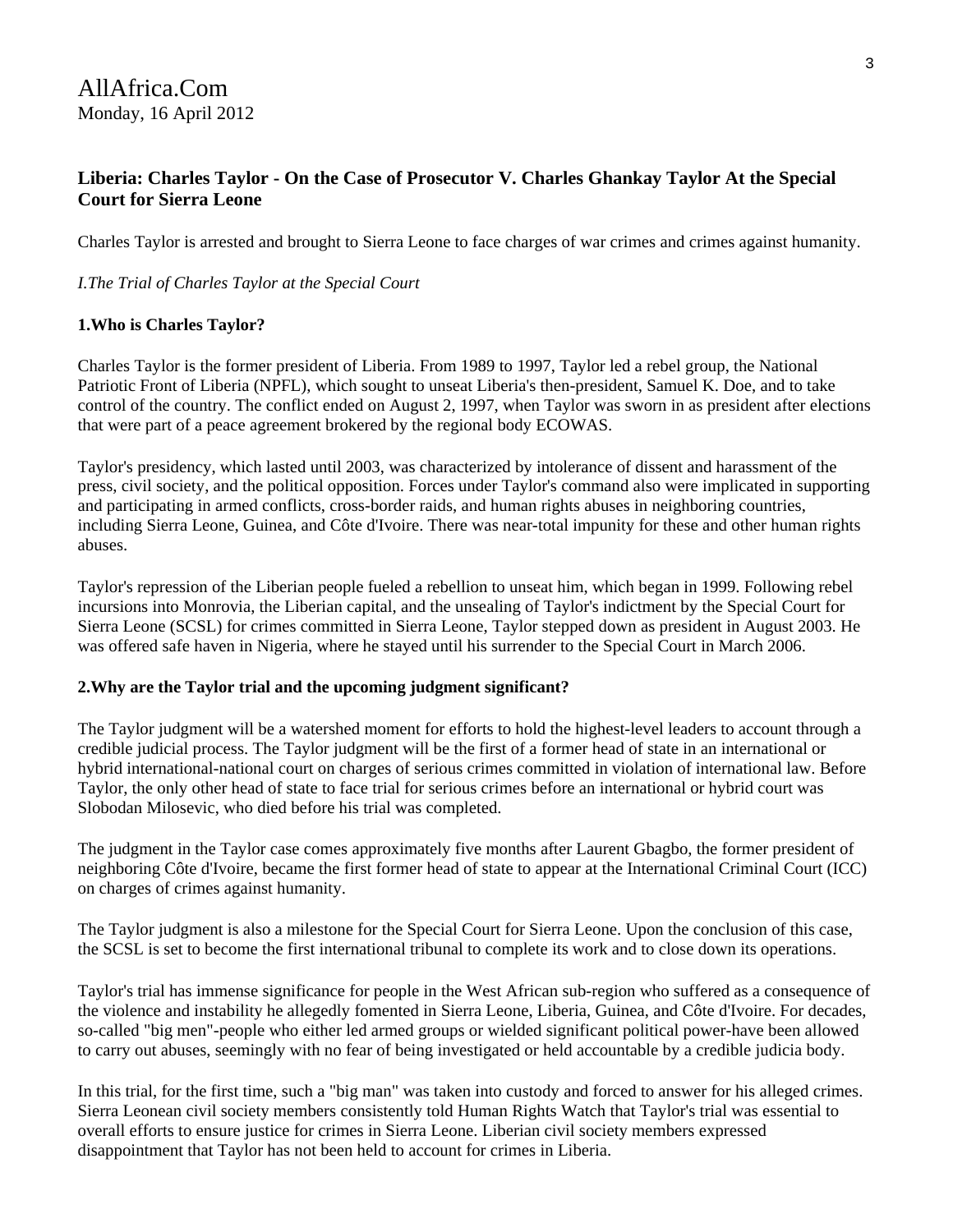#### **3.What are the charges against Taylor?**

The Special Court indicted Taylor on March 7, 2003 on 17 counts of war crimes, crimes against humanity, and other serious violations of international law for his role in supporting Sierra Leonean rebel groups during that country's armed conflict. The abuses took place both while Taylor was head of the NPFL and while he was president of Liberia. The indictment was amended and reduced to 11 counts on March 16, 2006. The specific charges against Taylor are:

- Five counts of war crimes: terrorizing civilians, murder, outrages on personal dignity, cruel treatment, and looting;
- Five counts of crimes against humanity: murder, rape, sexual slavery, mutilating and beating, and enslavement; and
- One count of other serious violations of international humanitarian law: recruiting and using child soldiers.

The indictment cites a multitude of locations where crimes were committed in Sierra Leone, covering 6 of Sierra Leone's 13 districts. The indictment alleges that Taylor can be held individually criminally responsible for the crimes based on three legal principles:

- Individual Criminal Responsibility: Taylor planned, instigated, ordered, committed, or aided and abetted planning, preparation, and execution of the alleged crimes.
- Joint Criminal Enterprise: Taylor participated in a common plan, design, or purpose that consisted of or involved the commission of the alleged crimes, or those crimes were reasonably foreseeable consequences of the common plan, design, or purpose.
- Command Responsibility: Taylor held positions of superior responsibility and exercised command and control over subordinate members of the Revolutionary United Front(RUF), RUF/Armed Forces Revolutionary Council (AFRC) alliance, and Liberian fighters. Taylor knew or had reason to know that subordinates, responsible to him, were about to commit the alleged crimes or had done so and he failed to take necessary and reasonable measures to prevent such acts or punish those responsible.

The prosecution does not allege that Taylor entered Sierra Leone during the time in question, but that "from the outside he was responsible for those crimes through his participation, involvement, concerted action with and command over the criminal conduct of his proxy armies," the rebel RUF and later the RUF/AFRC alliance.

The prosecution contends that Taylor's support of the RUF and RUF/AFRC alliance took many forms, including providing strategic instruction, direction, and guidance; providing arms, ammunition, and manpower; training fighters; creating and maintaining a communications network; and providing a safe haven for fighters and financial and medical support.

Taylor pled not guilty to all counts.

# **4.How did the Special Court for Sierra Leone come about?**

Following the end of the conflict in Sierra Leone, the domestic justice system lacked the capacity to hold those responsible for serious crimes committed during the conflict accountable. Prompted by a request from President Ahmad Tejan Kabbah to the United Nations, the Special Court for Sierra Leone was established in 2002 by an agreement between the Sierra Leone government and the United Nations to prosecute serious crimes committed during the second half of the war based on "international standards of justice, fairness, and due process of law."

The court is the first stand-alone "hybrid" or "mixed" international-national war crimes tribunal that is not a part of a domestic justice system. The hybrid court differs from earlier established international war crimes tribunals in that it is staffed by international staff members and Sierra Leoneans, rather than by an entirely international staff, and its statute includes both domestic and international crimes, instead of only international crimes. Also, its headquarters are in the country where the crimes occurred and all of the trials except Taylor's have been held in Sierra Leone. The SCSL relies solely on voluntary contributions from the international community.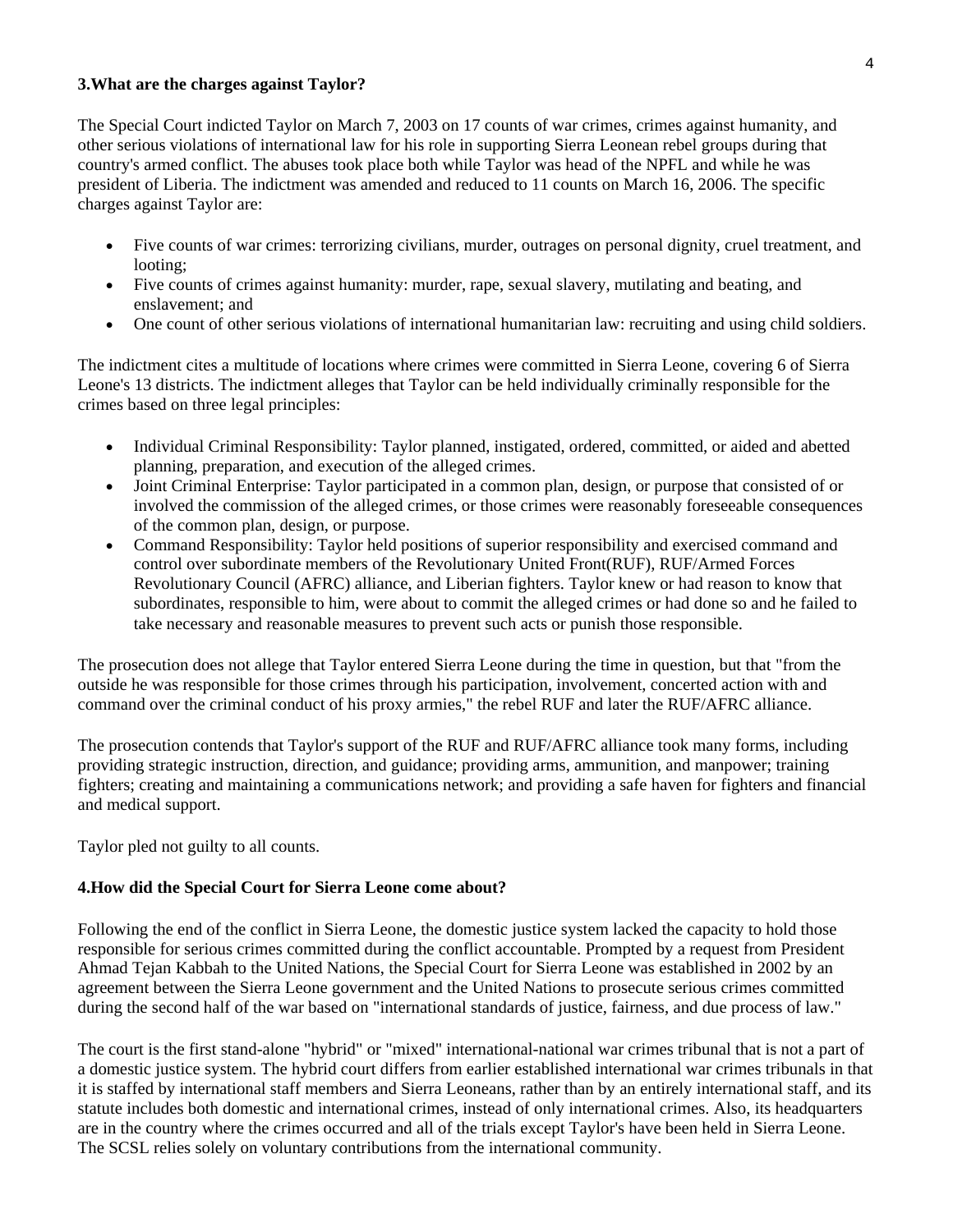#### **5.What is the mandate of the Special Court?**

The Special Court has jurisdiction over "serious violations of international humanitarian law and Sierra Leonean law committed in the territory of Sierra Leone since 30 November 1996." This mandate notably excludes crimes committed during the first five years of Sierra Leone's 11-year civil war. Its mandate is also limited to prosecuting those who "bear the greatest responsibility" for the crimes.

#### **6.How did the trial of Charles Taylor come about?**

On June 4, 2003, the Special Court unsealed its indictment against Taylor, still president of Liberia, while he was attending peace talks in Ghana to end the conflict in Liberia. The unsealing of the indictment during peace talks generated controversy and Ghana provided him with a presidential plane to return to Liberia instead of arresting him.

In August 2003, as rebels opened an offensive against the Liberian capital, Taylor stepped down as president and accepted an offer of safe haven in Nigeria. In May 2005, the then- president of Nigeria, Olusegun Obasanjo, indicated that he would consider supporting Taylor's extradition to Liberia if a formal request was made by a duly elected Liberian government. In March 2006, President Ellen Johnson-Sirleaf made the request.

On March 25, 2006, President Obasanjo indicated that Liberia was "free to take former President Charles Taylor into its custody," although Nigeria did not arrest Taylor. Within 48 hours, Taylor disappeared, but on March 29, he was detained by Nigerian police near Nigeria's border with Cameroon. He was then sent back to Liberia, where he was taken into UN custody and transferred to the Special Court in Freetown, Sierra Leone's capital.

#### **7.Why was the trial held in The Hague?**

The same day Taylor was transferred to the SCSL, its president submitted requests to the Netherlands and the International Criminal Court (ICC) to relocate Taylor's trial to The Hague, citing concerns about the stability of the West African sub-region if Taylor was tried in Freetown. Sources involved with Taylor's surrender have indicated that President Johnson-Sirleaf was only willing to request Taylor's surrender on the condition that he be tried outside of West Africa.

Taylor was transferred to The Hague on June 30, 2006 after UN Security Council Resolution 1688 provided the legal basis to transfer the trial, the ICC consented to the use of its facilities, and the United Kingdom agreed to provide detention facilities for Taylor if he was convicted. On May 17, 2010, Taylor's trial was relocated from the ICC premises to the Special Tribunal for Lebanon premises in Leidschendam, in the outskirts of The Hague.

### **8.Why isn't Taylor facing charges for crimes in Liberia?**

The Special Court does not have the authority to hear cases involving crimes committed in Liberia. The Liberian government has made no progress in ensuring the prosecution of those responsible for war crimes committed during Liberia's armed conflicts.

#### *II. Upcoming Judgment in the Taylor Case and Next Steps*

#### **9.When will the judgment be issued and what is the process for appeal?**

The judgment is scheduled to be delivered at 11 a.m. April 26, 2012 in the courtroom belonging to the Special Tribunal for Lebanon in Leidschendam, in the outskirts of The Hague.

If Taylor is found guilty on any counts, he has 14 days from the receipt of the full judgment to file a written notice of appeal with the registrar. If he is found not guilty on any counts, the prosecution also has 14 days from the receipt of the full judgment to file a written notice of appeal. If Taylor is acquitted on all counts, the Trial Chamber may issue an order for his continued detention pending the determination of any appeals.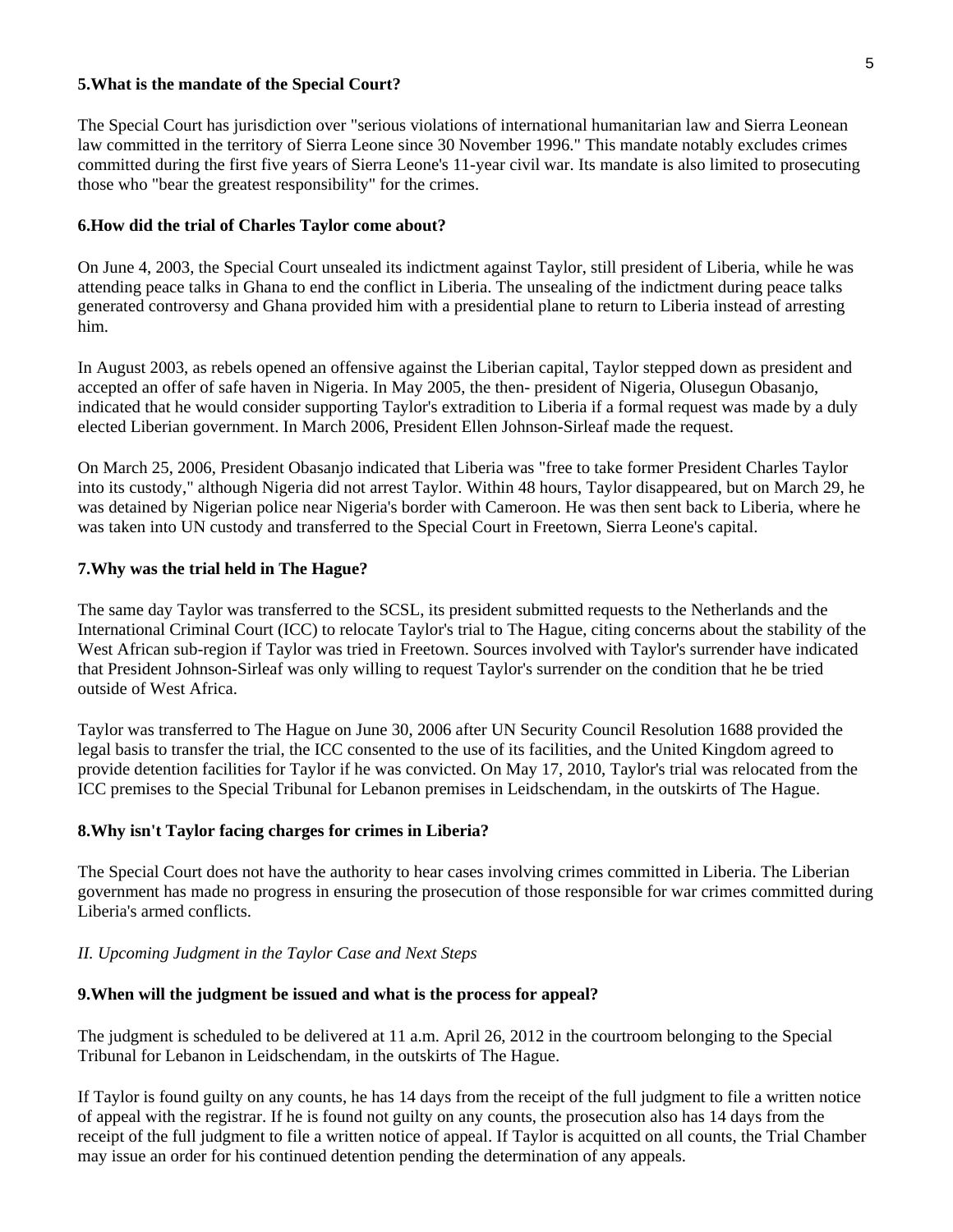The Appeals Chamber of the Special Court, consisting of five judges, will hear any appeals. Its decision will be final.

If the Appeals Chamber determines that Taylor is not guilty, he may walk out of the court a free man, and no other judicial body will have the power to put Taylor on trial for the crimes for which he has already been prosecuted. However, such exclusion applies only to the charges in the indictment, which relate solely to the conflict in Sierra Leone.

# **10. If Taylor is found guilty, what would his sentence be and where would that sentence be served?**

If Taylor is found guilty on any of the 11 counts, the Trial Chamber will schedule sentencing proceedings. The statute of the Special Court for Sierra Leone provides that sentences should be "imprisonment for a specified number of years." Sentences may also include forfeiture of any "property, proceeds and any assets acquired unlawfully or by criminal conduct."

The prosecution has seven days after a conviction is entered to submit to the Trial Chamber any information that it deems relevant in determining an appropriate sentence. The defense has seven days after the prosecution's filing to submit any information it deems relevant to sentencing.

If either the prosecution or defense wishes to appeal the sentence handed down by the Trial Chamber, it has 14 days from the receipt of the sentence to file a written notice of appeal with the registrar setting forth the grounds.

Taylor would serve any sentence in the United Kingdom based on an agreement with the Netherlands.

# *III. Important Features of the Taylor Trial*

# **11.What outreach efforts were made to ensure relevance to Sierra Leoneans and Liberians?**

The Special Court conducted a robust outreach and public information program, which meaningfully contributed to ensuring those most affected by the crimes had adequate information about proceedings. This program increased the impact of the work of the Special Court in general and the Taylor trial in particular.

In May 2007 the court opened a sub-office in The Hague. From both The Hague and the Freetown offices, staff worked with local and international media, civil society, and human rights groups, among others, to disseminate information about the Taylor proceedings to the public. The Office of Public Affairs (OPA) created audio and video summaries of the trial that were played on the radio in West Africa and screened at outreach events. The office also facilitated monitoring visits to The Hague by civil society members from Sierra Leone and Liberia, who in turn disseminated their impressions of the proceedings to their communities.

Local West African news media, including newspapers and radio stations, covered the trial, and a BBC World Service Trust project provided support to Sierra Leonean and Liberian journalists to travel to The Hague to report on the trial. Media also relied on an Open Society Justice Initiative (OSJI) website that posted summaries and analysis of the proceedings.

# **12.What kind of evidence has been offered in the case?**

The prosecution called 94 witnesses to the stand, presented written statements from 4 witnesses testifying to the crimes committed, and presented reports from 2 expert witnesses. The 94 witnesses called to the stand included 58 people who testified about crimes committed by fighting forces in Sierra Leone, 32 who testified to links between Taylor and the crimes, and 4 experts, including a medical expert and experts in West African society and politics.

The defense called 21 witnesses to the stand. These witnesses included Taylor himself and former leaders and fighters from the RUF and NPFL. Their testimony challenged the allegations that Taylor controlled, supported, or assisted the RUF or RUF/AFRC alliance.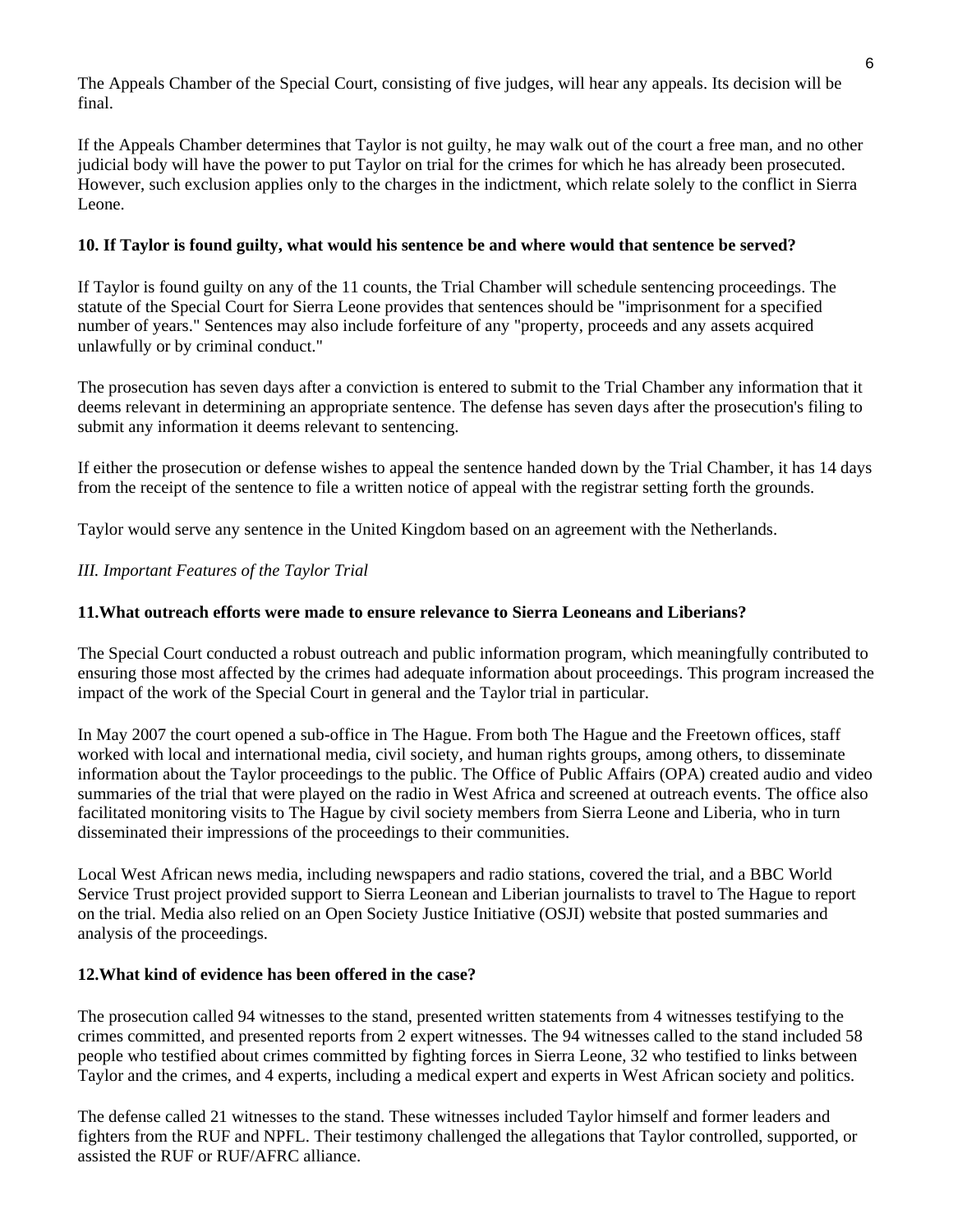#### **13. Who else did the SCSL try?**

The Special Court has held 3 trials of a total of 12 people on charges of crimes against humanity, war crimes, and other serious violations of international humanitarian law committed during the Sierra Leone conflict, in addition to the Taylor trial. The suspects were grouped according to their affiliation with the three main warring factions. Four defendants have died or disappeared since their indictments. The remaining eight are serving their sentences in Rwanda under an agreement with Sierra Leone. No other indictments are expected, and the court is in the process of winding down its operations.

#### **The Armed Forces Revolutionary Council (AFRC) Trial**

Four leaders of the AFRC-Alex Tamba Brima, Ibrahim Bazzy Kamara, Santigie Borbor Kanu, and Johnny Paul Koroma-were charged with war crimes, crimes against humanity, and other serious violations of international humanitarian law. Koroma fled Freetown in January 2003 and his fate and whereabouts are unknown. The AFRC trial began in March 2005, with closing arguments delivered in December 2006.

In June 2007, Trial Chamber II found Brima, Kamara, and Kanu guilty of war crimes, including acts of terrorism, murder, collective punishments, rape, and murder as a crime against humanity. These were also the first convictions by a UN-backed tribunal for recruitment and use of child soldiers. The Appeals Chamber upheld the convictions and the prison sentences, ranging from 45 to 50 years, in February 2008.

#### **The Civil Defense Forces (CDF) Trial**

The trial of three leaders of the CDF-Allieu Kondewa, Moinina Fofana, and Samuel Hinga Norman-for war crimes, crimes against humanity, and other serious violations of international humanitarian law started in June 2004, with closing arguments delivered in November 2006. In February 2007, Norman died of natural causes before a judgment was issued.

Trial Chamber I found Fofana and Kondewa guilty of murder, cruel treatment, pillage, and collective punishment as war crimes in August 2007. Fofana was also found guilty of conscripting or enlisting child soldiers. Following the Appeals Chamber judgment in May 2008, which overturned some convictions but entered new convictions on other counts, Fofana is serving 15 years and Kondewa 20 years in prison for murder and other inhumane acts as crimes against humanity.

#### **The Revolutionary United Front (RUF) Trial**

Five leaders of the rebel group the RUF-Foday Sankoh, Sam Bockarie, Issa Sesay, Morris Kallon, and Augustine Gbao-were indicted for war crimes, crimes against humanity, and other serious violations of international humanitarian law, although Sankoh and Bockarie have both since died and their indictments were withdrawn on December 8, 2003. The trial of the three remaining accused began on July 5, 2004, with closing arguments delivered on August 5, 2008.

The defendants were found guilty of war crimes, including acts of terrorism, murder, rape, sexual slavery, and crimes against humanity, including murder and enslavement, in February 2009. Sesay was also found guilty of conscripting or enlisting child soldiers and enslavement. In October 2009, the Appeals Chamber upheld most, but not all, of the convictions, and upheld the imposed prison sentences of 52 years for Sesay, 40 years for Kallon, and 25 years for Gbao.